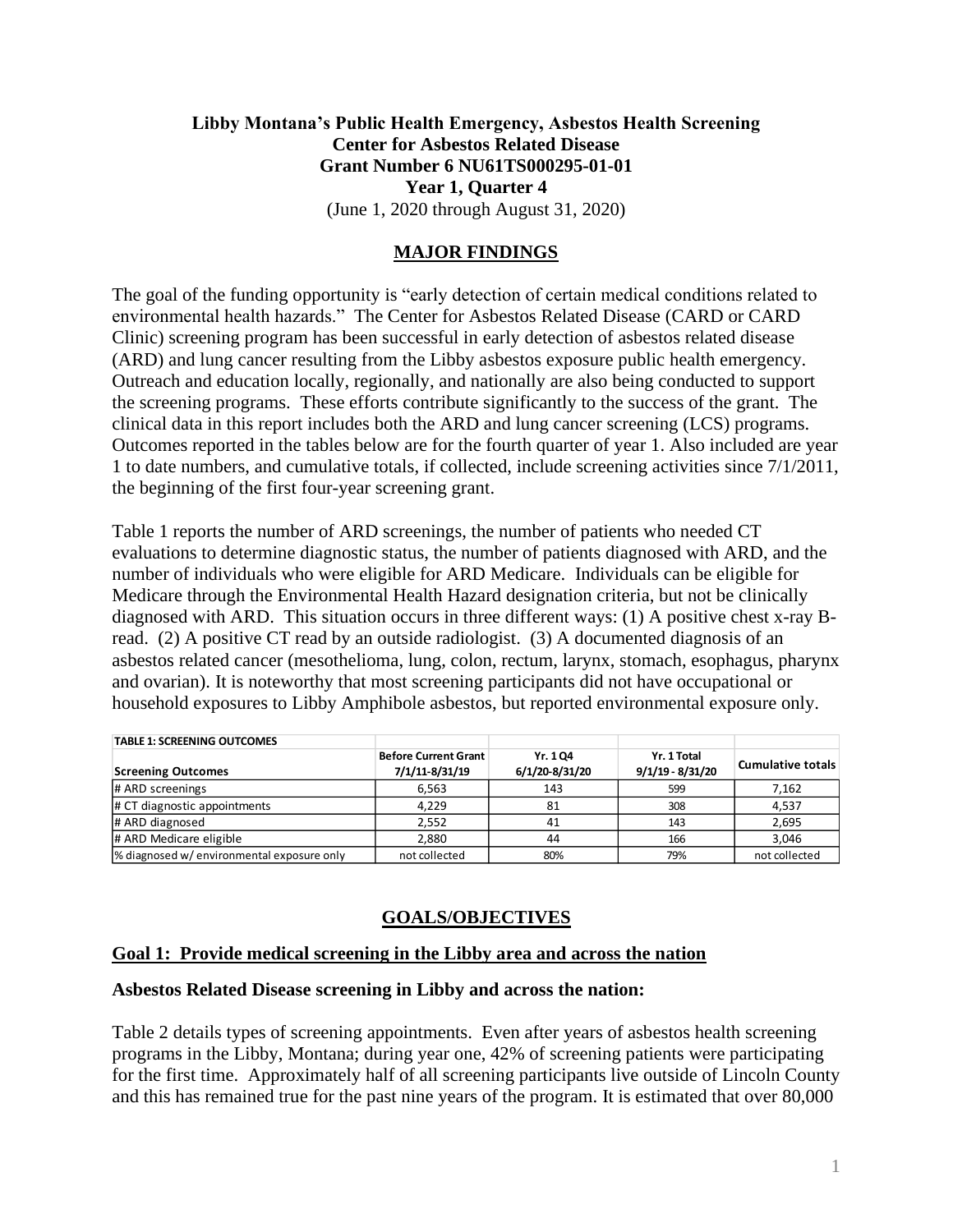people could have spent significant time in the Libby, Montana area while the mine was in full operation, so there is likely a large number of potential screening patients that have not yet been through the program. For those who qualify, asbestos health screening is offered either in Libby at the CARD Clinic or at a distance for those who cannot travel to Libby. Due to the Coronavirus pandemic, for the final two quarters of year 1, CARD promoted more long distance screenings for those who were being encouraged not to leave their local areas. Successful completion of long distance screening (LDS) occurs when the participant completes all screening related activities (questionnaires, phone interview, spirometry, chest x-ray, and CARD medical provider visit by phone, plus a CT and second medical provider visit by phone if appropriate). The total number of appointments reported exceeds the number of patients because many screenings include two appointments; an initial appointment and then a CT follow-up appointment. Each participant is asked if they would like to share their health information and screening results with ATSDR's Tremolite Asbestos Registry (TAR), and with their primary care provider (PCP). Most say yes to both consents. To better understand the positive impacts of early diagnosis and treatment, we have modified our data collection for this grant to record the number of past screeners who have been diagnosed with ARD and follow-up at CARD. During the fourth quarter, 812 patients who were prior screening participants were seen for follow-up at CARD.

| TABLE 2: TYPES OF SCREENING APPOINTMENTS AND DIAGNOSIS RATES |                                               |                           |                                   |                          |
|--------------------------------------------------------------|-----------------------------------------------|---------------------------|-----------------------------------|--------------------------|
| <b>Appointment Type</b>                                      | <b>Before Current Grant</b><br>7/1/11-8/31/19 | Yr. 104<br>6/1/20-8/31/20 | Yr. 1 Total<br>$9/1/19 - 8/31/20$ | <b>Cumulative totals</b> |
| # screenings                                                 | 6.563                                         | 143                       | 599                               | 7,162                    |
| # new screening patients                                     | 4,806                                         | 72                        | 252                               | 5,058                    |
| # rescreenings                                               | 1,757                                         | 71                        | 347                               | 2,104                    |
| # Lincoln County, MT residents                               | 3,366                                         | 72                        | 310                               | 3,676                    |
| #LDS eligible screenings done in clinic                      | 2,679                                         | 44                        | 114                               | 2,793                    |
| # of LDS patients                                            | 519                                           | 14                        | 125                               | 644                      |
| # in clinic appointments (includes both visits)              | 9,445                                         | 183                       | 681                               | 10,126                   |
| #LDS appointments (includes both visits)                     | 1,347                                         | 41                        | 226                               | 1.573                    |
| Consented for TAR registry                                   | 5,015                                         | 115                       | 482                               | 5.497                    |
| Consented to notify PCP of screening results                 | not collected                                 | 111                       | 481                               | not collected            |
| $\#$ past screeners diagosed with ARD seen for f/u           | not collected                                 | 812                       | 2550                              | not collected            |

Table 3 details demographic data related to age and gender of the screening population.

| <b>TABLE 3: DEMOGRAPHICS OF SCREENING PARTICIPANTS</b> |                             |                |                    |                          |
|--------------------------------------------------------|-----------------------------|----------------|--------------------|--------------------------|
|                                                        | <b>Before Current Grant</b> | Yr. 104        | Yr. 1 Total        | <b>Cumulative totals</b> |
| <b>Demographics</b>                                    | 7/1/11-8/31/19              | 6/1/20-8/31/20 | $9/1/19 - 8/31/20$ |                          |
| # screenings                                           | 6,563                       | 143            | 599                | 7,162                    |
| #females                                               | 3,448                       | 90             | 355                | 3,803                    |
| # males                                                | 3,115                       | 53             | 244                | 3,359                    |
| # under age 35                                         | 351                         | 13             | 27                 | 378                      |
| # between 35-49                                        | 1,289                       | 28             | 116                | 1,405                    |
| # between 50-64                                        | 3,279                       | 73             | 294                | 3,573                    |
| # age $65+$                                            | 1,644                       | 29             | 162                | 1,806                    |

Table 4 summarizes important clinical findings including the number of participants who report respiratory symptoms that may be asbestos related, the number with abnormal spirometry breathing tests, and for this grant, we've added the number with abnormal body mass index (BMI). This information is used in clinical decision making to determine whether a CT scan should be performed. Occasionally, participants will not have a chest x-ray but request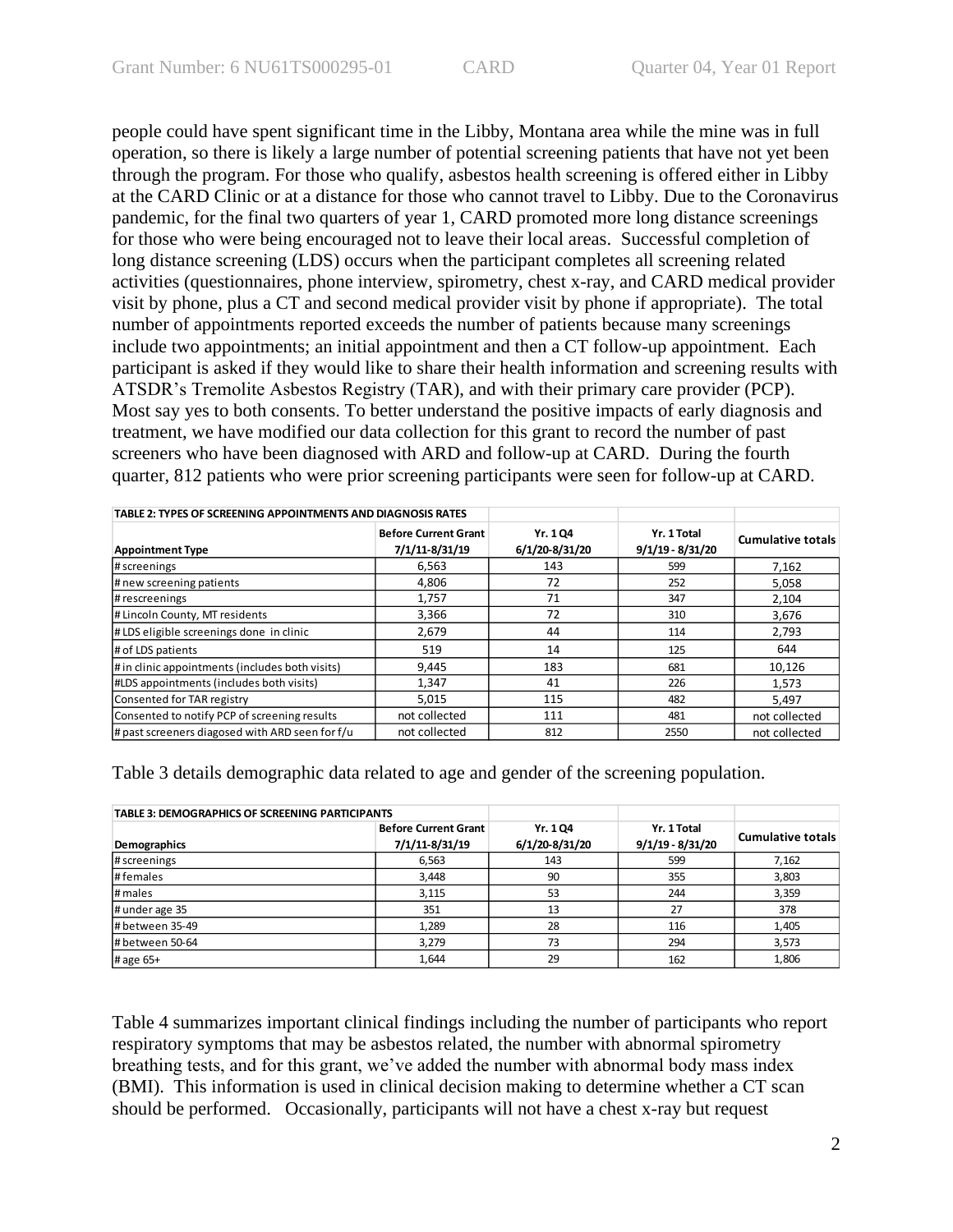screening anyway. This is usually because only a CT is medically warranted, the individual is too young, he/she refused the chest x-ray, or she is concerned about possible pregnancy. The number of abnormalities identified on CXR is low because CARD medical providers do not typically diagnose ARD from x-rays. If ARD is suspected, based on ATS criteria, a CT scan is ordered. CT scans are considered the gold standard for ARD imaging.

| TABLE 4: CARD CLINICAL FINDINGS ASSOCIATED WITH ASBESTOS RELATED |                             |                |                  |                          |
|------------------------------------------------------------------|-----------------------------|----------------|------------------|--------------------------|
| <b>DISEASE</b>                                                   |                             |                |                  |                          |
|                                                                  | <b>Before Current Grant</b> | Yr. 1 Q4       | Yr. 1 Total      |                          |
| <b>CARD Clinical Findings</b>                                    | 7/1/11-8/31/19              | 6/1/20-8/31/20 | 9/1/19 - 8/31/20 | <b>Cumulative totals</b> |
| # screenings                                                     | 6,563                       | 143            | 599              | 7,162                    |
| # symptomatic                                                    | 4,408                       | 99             | 381              | 4,789                    |
| # abnormal spirometry                                            | 1,699                       | 39             | 171              | 1,870                    |
| # abnormal BMI (>30)                                             | not collected               | 59             | 248              | 248                      |
| # CXRs completed                                                 | 6,361                       | 141            | 592              | 6,953                    |
| # no CXR done                                                    | 202                         | 2              | 7                | 209                      |
| # abnormal CXR (CARD)                                            | 394                         | 3              | 17               | 411                      |
| pleural only                                                     | 356                         | 3              | 15               | 371                      |
| interstitial only                                                | 19                          | 0              | 1                | 20                       |
| both                                                             | 19                          | $\Omega$       | $\mathbf{1}$     | 20                       |
| # CTs completed                                                  | 4,229                       | 81             | 308              | 4,537                    |
| # abnormal CT (CARD)                                             | 2,525                       | 41             | 143              | 2,668                    |
| pleural only                                                     | 1,988                       | 36             | 122              | 2,110                    |
| interstitial only                                                | 12                          | 1              | 5                | 17                       |
| both                                                             | 525                         | 4              | 16               | 541                      |

Table 5 describes significant findings of ARD screening. These findings include focal opacities, masses, and confirmed cancers. In addition, data is now being collected to track incidental findings, specialist referrals, and depression follow-ups completed as part of screening. Confirmed cancers that are possibly asbestos related include lung, colon, rectum, larynx, stomach, esophagus, pharynx and ovary. These are based on Medicare's Environmental Health Hazards checklist. Only cancers for which CARD has medical record confirmation are reported. Patients with significant findings are referred for appropriate follow-up, but many are referred to primary care rather than specialists for initial evaluation. Not all patients share the results of their follow-ups with CARD. Focal opacities are common in screening studies, and their prevalence is well documented in literature. Only a small percentage of focal opacities turn out to be cancers, however they are all tracked to be followed in future screenings. They are also tracked because individuals between the ages of 55 and 84 with at least 20 pack years of smoking history and documented exposure to asbestos with a nodule greater than 6mm (this was increased from 4mm previously per updated Fleischner Society Guidelines released in 2018) can enroll in the lung cancer screening program. Lung masses reported in this table do not include those identified through the lung cancer screening program. One part of the questionnaires completed by screening patients includes a depression assessment. If participants' scores are abnormally high, they are referred to the Case Manager for follow-up assessment and possible referral to other community support services.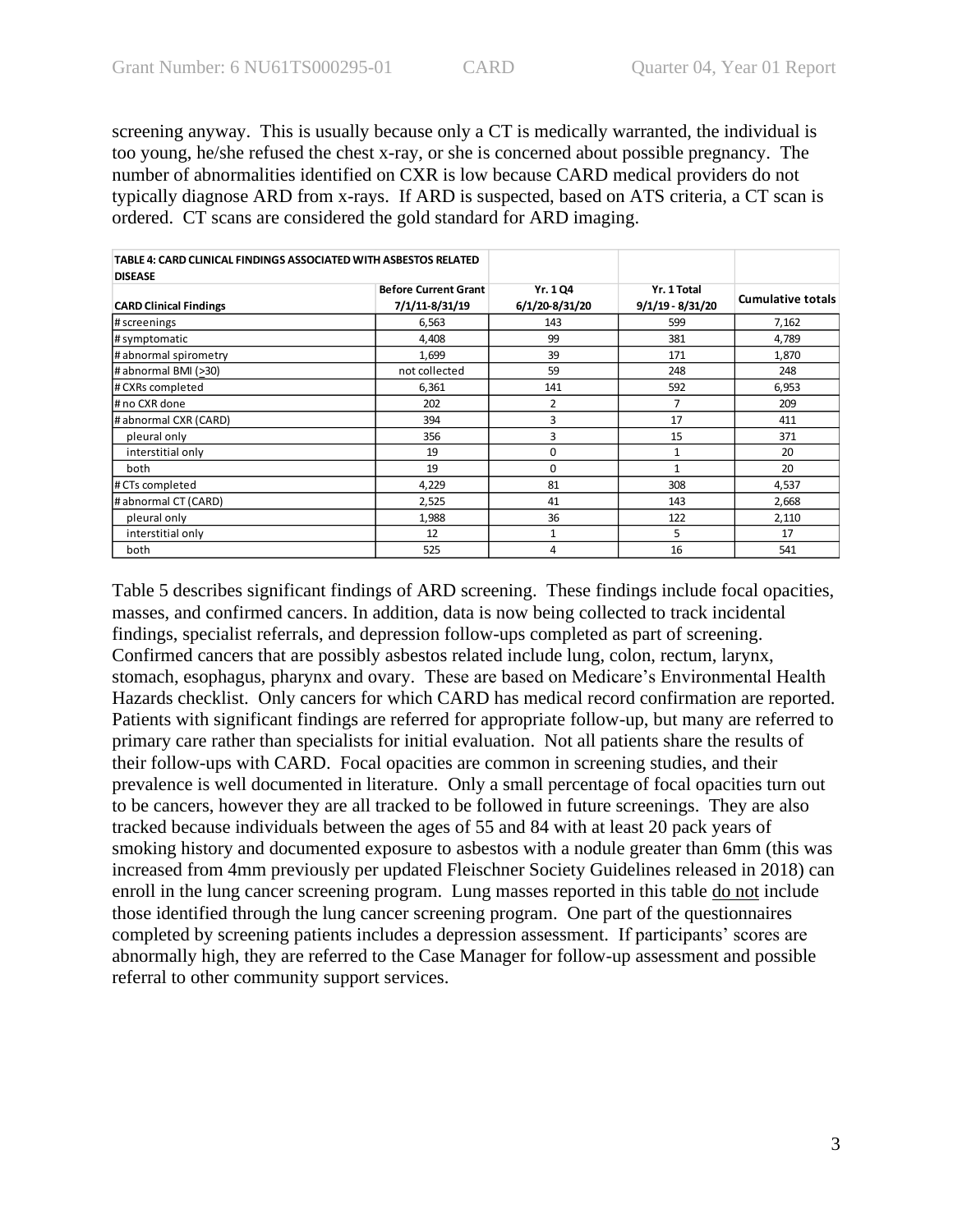| TABLE 5: SIGNIFICANT FINDINGS IDENTIFIED THROUGH ARD SCREENING |                                               |                           |                                   |                          |
|----------------------------------------------------------------|-----------------------------------------------|---------------------------|-----------------------------------|--------------------------|
| <b>Significant Findings</b>                                    | <b>Before Current Grant</b><br>7/1/11-8/31/19 | Yr. 104<br>6/1/20-8/31/20 | Yr. 1 Total<br>$9/1/19 - 8/31/20$ | <b>Cumulative totals</b> |
| # lung masses                                                  | 57                                            |                           | h                                 | 63                       |
| # thyroid masses                                               | 22                                            |                           |                                   | 22                       |
| # kidney masses                                                | 23                                            |                           |                                   | 23                       |
| # breast masses                                                | 19                                            |                           |                                   | 20                       |
| # other masses                                                 | 52                                            |                           |                                   | 53                       |
| Total # masses identified                                      | 173                                           |                           | 8                                 | 181                      |
| # focal opacities                                              | 1.123                                         | 40                        | 160                               | 1283                     |
| # cancers verified possibly asbestos related                   | not collected                                 |                           | 14                                | not collected            |
| # participants w/ incidental findings                          | not collected                                 | 52                        | 185                               | not collected            |
| # specialist referrals                                         | not collected                                 |                           | 3                                 | not collected            |
| # depression follow-ups completed                              | not collected                                 | 50                        | 190                               | not collected            |

### **Fecal Occult Blood Testing:**

Fecal occult blood testing (FOBT) is offered to all screening participants between the ages of 50- 75 since asbestos exposure can increase risk of developing colon cancer. If a participant had regularly scheduled colonoscopies or refused participation for another reason, they were not given an FOBT test kit. Eight of 31 FOBTs given (26%) in quarter 4 were returned and more completed FOBT tests will likely be returned after the end of the quarter. For those who are given an FOBT but do not return it, a follow-up letter is mailed as a reminder. For those with positive results, a repeat FOBT is offered as well as a referral for further follow-up.

| TABLE 6: FECAL OCCULT BLOOD TESTING FOR EARLY DETECTION OF COLON CANCER |                                                      |                                   |                   |       |
|-------------------------------------------------------------------------|------------------------------------------------------|-----------------------------------|-------------------|-------|
| <b>Fecal Occult Blood Tests</b>                                         | Before Current Grant  <br>Yr. 1 Q4<br>6/1/20-8/31/20 | Yr. 1 Total<br>$9/1/19 - 8/31/20$ | Cumulative totals |       |
| $\#$ FOBTs given                                                        | 2,223                                                |                                   | 204               | 2,427 |
| #FOBTs returned                                                         | 846                                                  |                                   | 97                | 943   |
| # FOBTs abnormal                                                        |                                                      |                                   |                   |       |

# **Outside Radiology Reads:**

A reader from a panel of five certified B-readers, including three radiologists, read every image taken through the screening program. Screening CT scans are only distributed to the three radiologists; chest x-rays are distributed to all five B-readers on the panel. Images are distributed by mail to readers in a systematic cyclic process to ensure even workloads. Outside reads typically take 4-7 weeks to be returned, so the number of returned reads reported for each new quarter is usually low. Cumulative end of the grant year totals of reads received will reflects all of them, even though they were not received during the grant quarter that the participant was screened in.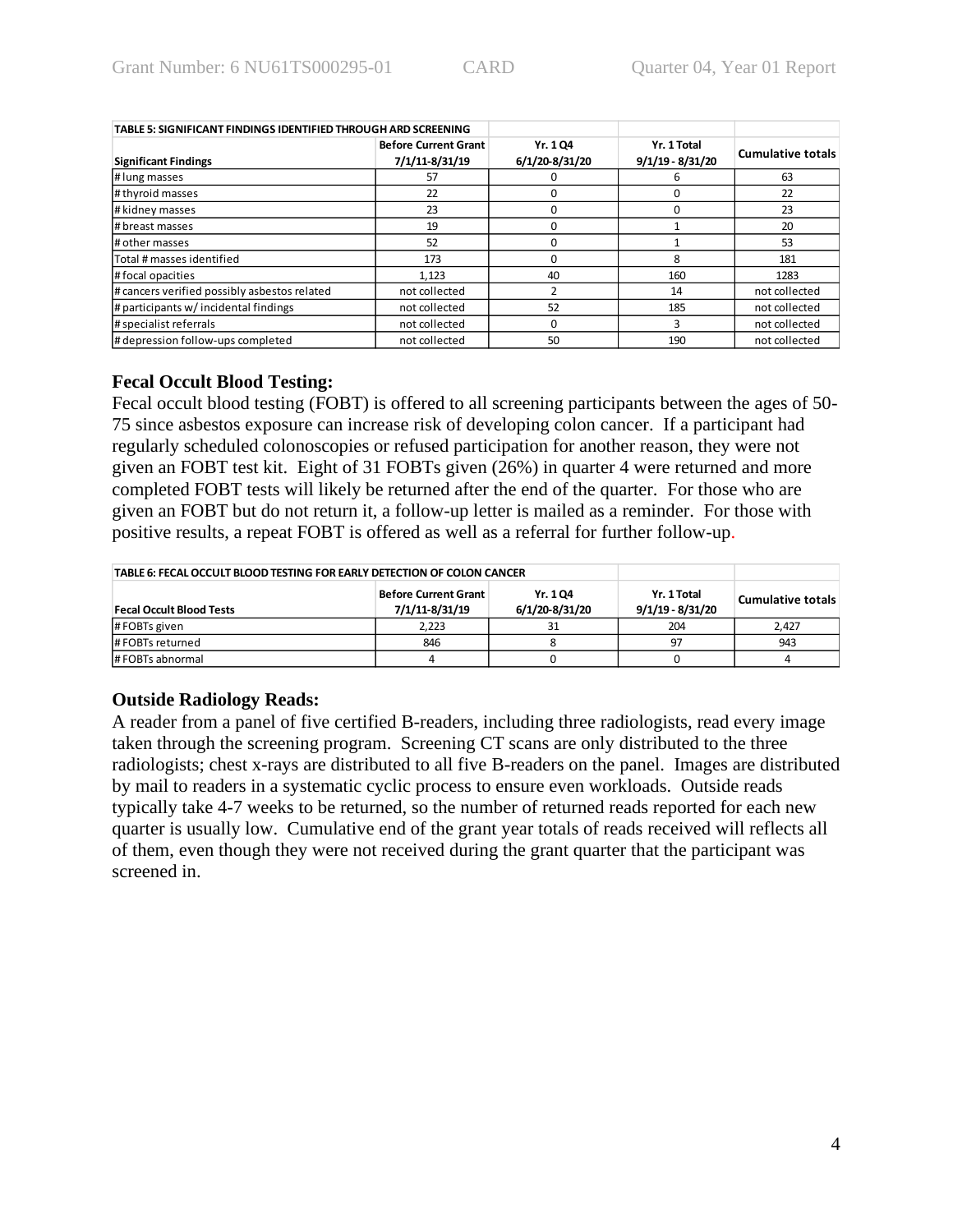| TABLE 7: SINGLE OUTSIDE READ RESULTS BY B-READER (CXR) OR RADIOLOGIST (CT) |                                               |                            |                                   |                          |
|----------------------------------------------------------------------------|-----------------------------------------------|----------------------------|-----------------------------------|--------------------------|
| <b>Outside Read Findings</b>                                               | <b>Before Current Grant</b><br>7/1/11-8/31/19 | Yr. 1 Q4<br>6/1/20-8/31/20 | Yr. 1 Total<br>$9/1/19 - 8/31/20$ | <b>Cumulative totals</b> |
| # CXRs                                                                     | 6,361                                         | 141                        | 592                               | 6,953                    |
| # B reads                                                                  | 6,313                                         | 97                         | 535                               | 6,848                    |
| # B reads abnormal                                                         | 551                                           |                            | 31                                | 582                      |
| Pleural                                                                    | 452                                           | 5                          | 24                                | 476                      |
| Interstitial                                                               | 73                                            |                            | 4                                 | 77                       |
| Both                                                                       | 26                                            |                            | 3                                 | 29                       |
| # CTs                                                                      | 4,229                                         | 81                         | 308                               | 4,537                    |
| # Outside CT reads                                                         | 4,163                                         | 49                         | 258                               | 4,421                    |
| # Outside CT reads abnormal                                                | 1,453                                         | 10                         | 50                                | 1,503                    |
| Pleural only                                                               | 797                                           | $\mathfrak{p}$             | 15                                | 812                      |
| Interstitial only                                                          | 370                                           |                            | 29                                | 399                      |
| Both                                                                       | 286                                           |                            | 6                                 | 292                      |

#### **Quality control panel readings of radiographs and HRCT scans:**

Twice annually, peer review sessions are held as a quality control measure. During each session, all readers on the panel attend a telephone conference to review image reads with their peers. Prior to each conference call the B-readers each read the same set of 54 chest x-rays, and the radiologists each read the same set of 24 CT scans. Their read results are provided to the panel and any dissention in how the images were read by the groups of readers is discussed. Both peer review sessions for year 01 were held simultaneously in August of this year due closings with coronavirus taking read sending and returning take longer. Dr. Noonan has not yet evaluated the results of peer reviews but the outside reader panel was able to meet and review both sets of images. Dr. Noonan's evaluation will be included in the final annual report.

#### **Lung Cancer Screening for High Risk Individuals:**

Early detection of possible asbestos-related cancers through participation in Lung Cancer Screening (LCS) is available to high risk individuals. Participants eligible for the LCS program are between the age of 55-84, have at least 20 pack years of smoking history, and were diagnosed with ARD **or** had Libby asbestos exposure and a nodule greater than 6 mm. A thoracic radiologist experienced in lung cancer detection reads all low-dose CT scans (LDCTs). Lung cancers reported in Table 8 do not include lung cancers identified through the asbestos related disease screening program. 18% of this quarter's lung cancer screening participants were smokers and they were given brief cessation education and counselling and offered free one-onone counselling as well. Each smoker participating in the program also received smoking cessation materials with their lung cancer screening results. For those with normal lung cancer screening results, the participant is typically contacted by CARD staff with results after a medical provider reviews them. A provider visit is scheduled to discuss results if requested by the participant and/or by the CARD medical provider when results warrant it. Every participant is educated about the option of having a provider visit and about the benefits and risks of LDCT screening in a pre-engagement pamphlet sent prior to participation. Results letters are sent to each participant after screening to keep for their records. CARD Clinic staff also continue to participate in a quality assurance project with Montana Department of Public Health and Human Services and Mountain-Pacific Quality Health to improve rate and number of patients included in lung cancer screening as well as improve workflow and data management of the program.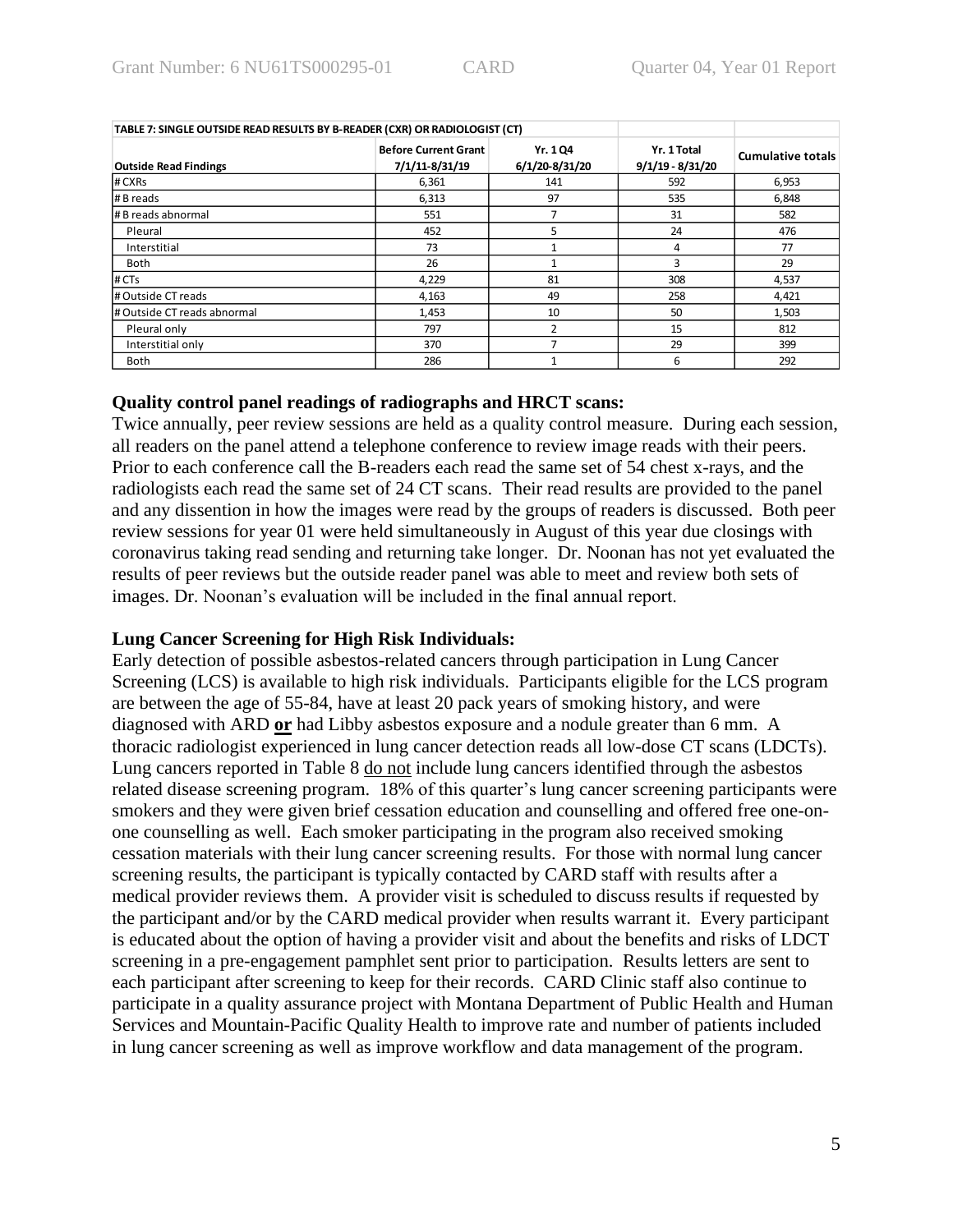| TABLE 8: LUNG CANCER SCREENING OUTCOMES SPECIFICALLY FROM LUNG CANCER SCREENING PROGRAM |                                                 |                   |                                   |                          |  |  |
|-----------------------------------------------------------------------------------------|-------------------------------------------------|-------------------|-----------------------------------|--------------------------|--|--|
| <b>Lung Cancer Screening</b>                                                            | Before Current Grant Yr. 1 Q4<br>7/1/11-8/31/19 | 6/1/20<br>8/31/20 | Yr. 1 Total<br>$9/1/19 - 8/31/20$ | <b>Cumulative totals</b> |  |  |
| # completed LDCTs                                                                       | 3.008                                           | 192               | 524                               | 3,532                    |  |  |
| # new LCS participants                                                                  | not collected                                   | 14                | 65                                | not collected            |  |  |
| # of established participants                                                           | not collected                                   | 178               |                                   | not collected            |  |  |
| $\#$ less than annual f/u                                                               | not collected                                   | 16                | 52                                | not collected            |  |  |
| # referrals                                                                             | not collected                                   |                   | 12                                | not collected            |  |  |
| # confirmed cancers                                                                     | 29                                              |                   | ર                                 | 32                       |  |  |
| # other findings                                                                        | not collected                                   |                   |                                   | not collected            |  |  |
| # current smokers                                                                       | not collected                                   | 34                | 114                               | not collected            |  |  |
| # no longer participating                                                               | not collected                                   | 8                 | 33                                | not collected            |  |  |

Lung cancer screening is considered most effective when conducted annually so that cancers can be found at the earliest stages and be treated quickly. Table 9 shows the number of lung cancer screening participants using the program over consecutive years. Participants join the program whenever they become eligible and interested, but some drop out due to being diagnosed with lung cancer, dying, moving out of the area, aging out of the program, or being lost to follow-up for some other reason. For those who remain local and eligible to participate in the program, three recall attempts are made annually to encourage ongoing participation.

| TABLE 9: CONSECUTIVE YEARS LUNG CANCER SCREENING                          |     |                           |                                   |                   |
|---------------------------------------------------------------------------|-----|---------------------------|-----------------------------------|-------------------|
| <b>Before Current Grant</b><br>7/1/11-8/31/19<br><b>Consecutive years</b> |     | Yr. 104<br>6/1/20-8/31/20 | Yr. 1 Total<br>$9/1/19 - 8/31/20$ | Cumulative totals |
| <b>Established LDCT participants</b>                                      | 478 | 178                       | 518                               | not cumulative    |
| Participated 2-4 consecutive years                                        | 283 | 85                        | 236                               | not cumulative    |
| Participated 5-8 consecutive years                                        | 141 | 66                        | 162                               | not cumulative    |
| Rescreened but not consecutive years                                      | 54  | 23                        | 78                                | not cumulative    |

#### **ANA screening:**

A screening blood test for antinuclear antibodies (ANA) has been added to the ARD screening program for this grant. The test is offered to all ARD screening participants based on research that has shown a relationship between Libby asbestos exposure and autoimmune disease. Table 10 summarizes ANA test results. Those with positive results are educated and if medically warranted brought in for an additional provider visit and/or referred for follow-up. Results are also sent to Dr. Jean Pfau quarterly for review and interpretation.

| <b>TABLE 10: ANA Results</b> | Before Current Grant  <br>7/1/11-8/31/19 | Yr. 104<br>6/1/20-8/31/20 | Yr. 1 Total<br>$9/1/19 - 8/31/20$ | Cumulative totals |
|------------------------------|------------------------------------------|---------------------------|-----------------------------------|-------------------|
| # ANA tests completed        | not collected                            | 126                       | 424                               | not collected     |
| # Abnormal ANA               | not collected                            | 28                        | 93                                | not collected     |
| # Abnormal ANA requiring f/u | not collected                            |                           | 23                                | not collected     |

# **ANA interpretation by Dr. Pfau:**

This fourth quarter screening group continues with trends reported previously for Libby, by presenting with a high frequency of positive ANA tests and of autoimmune diagnoses. However, this group had four reported cases of lupus, three sarcoidosis, and no scleroderma, which were three of the diseases with significant increases in prevalence in Libby compared to expected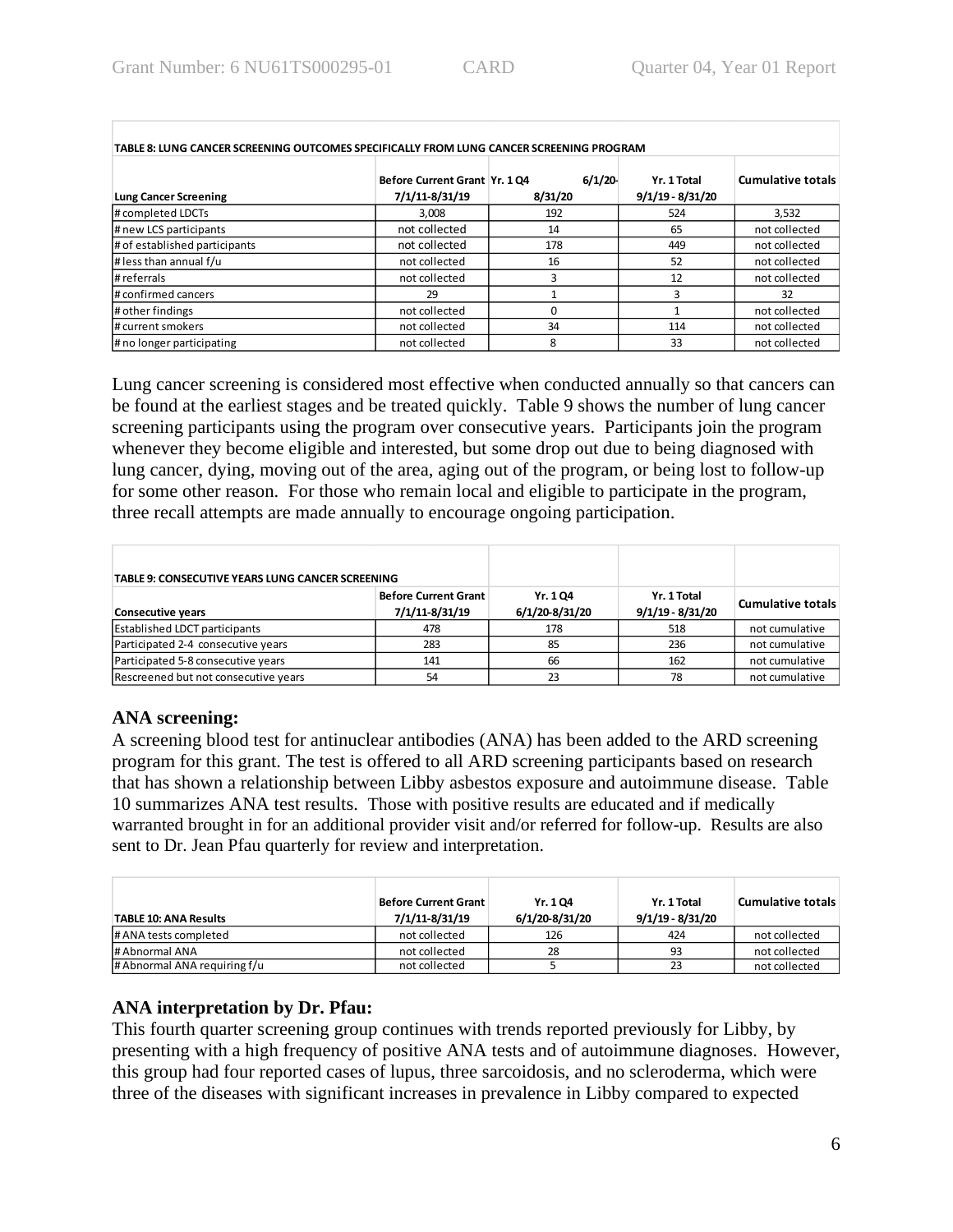(Diegel, R., 2018). There were more cases of autoimmune diseases that are not characterized by having positive ANA tests, so ANA testing would not assist with screening for those diseases. This screening group has a very high frequency of autoimmune symptoms (58%), suggesting a continuing concern about undiagnosed autoimmune conditions that do not meet diagnostic criteria, but that fit the diffuse characteristics of the autoimmune conditions seen in populations exposed to Libby Asbestiform Amphiboles (LAA) (Diegel R., 2018).

In this group, a negative ANA test was not significantly associated with likelihood of a negative CT test, contrary to what we hypothesized from our previous work (Pfau, J., et al., 2019). Consistent with our previous publication, there was a higher frequency of positive CT scans with pleural findings among those patients who are ANA positive this quarter, although this was not statistically significant. However, these data are preliminary, with very small numbers of patients. The data will be further evaluated in the future when more of the CT scans are completed.

# **Smoking Cessation:**

Smoking cessation continues to be extremely important for patient health maintenance and the screening program goals. Respiratory therapists and spirometry techs provide brief counseling to all identified smokers upon review of their tobacco use history questionnaire. Past quit attempts and current interest in quitting are explored. If interested, educational material is given and referral is made to CARD's Case Manager who was recently trained as a tobacco treatment specialist. Medical providers also educate about the importance of smoking cessation and refer to the Case Manager for free cessation counseling when patients express genuine interest in pursuing cessation. The Case Manager provides education and resources such as CARD's smoking cessation booklet and Montana Quit Line information (counseling, follow up calls and cessation medications at low or no cost). Smoking cessation information is placed in the waiting room and all patient care rooms as well. Community education about smoking prevention and cessation has been added to this table for this grant.

| <b>TABLE 11: SMOKING CESSATION OUTCOMES AND OURTREACH ACTIVITIES</b> |                                                   |                                  |                                   |                      |  |  |
|----------------------------------------------------------------------|---------------------------------------------------|----------------------------------|-----------------------------------|----------------------|--|--|
| <b>Smoking Cessation</b>                                             | <b>Before Current</b><br>Grant 7/1/11-<br>8/31/19 | <b>Yr.1 Q4</b><br>6/1/20-8/31/20 | Yr. 1 Total<br>$9/1/19 - 8/31/20$ | Cumulative<br>totals |  |  |
| # of screeners who smoked                                            | 706                                               | 30                               | 98                                | 804                  |  |  |
| # who quite since last screening<br>appointment                      | 50                                                | 1                                | 8                                 | 58                   |  |  |
| # brief cessation ed by medical staff                                | 395                                               | 24                               | 77                                | 472                  |  |  |
| # booklets mailed<br>regionally/nationally                           | not collected                                     | 15                               | 20                                | not collected        |  |  |
| # booklets given in clinc/local                                      | not collected                                     | 36                               | 120                               | not collected        |  |  |
| # individual follow up smoking<br>cessation sessions                 | not collected                                     | 10                               | 64                                | not collected        |  |  |
| # engaged in ongoing counseling                                      | 47                                                | 3                                | 17                                | 64                   |  |  |
| community members educated re:<br>smoking cessation/prevention       | not collected                                     | 55                               | 523                               | not collected        |  |  |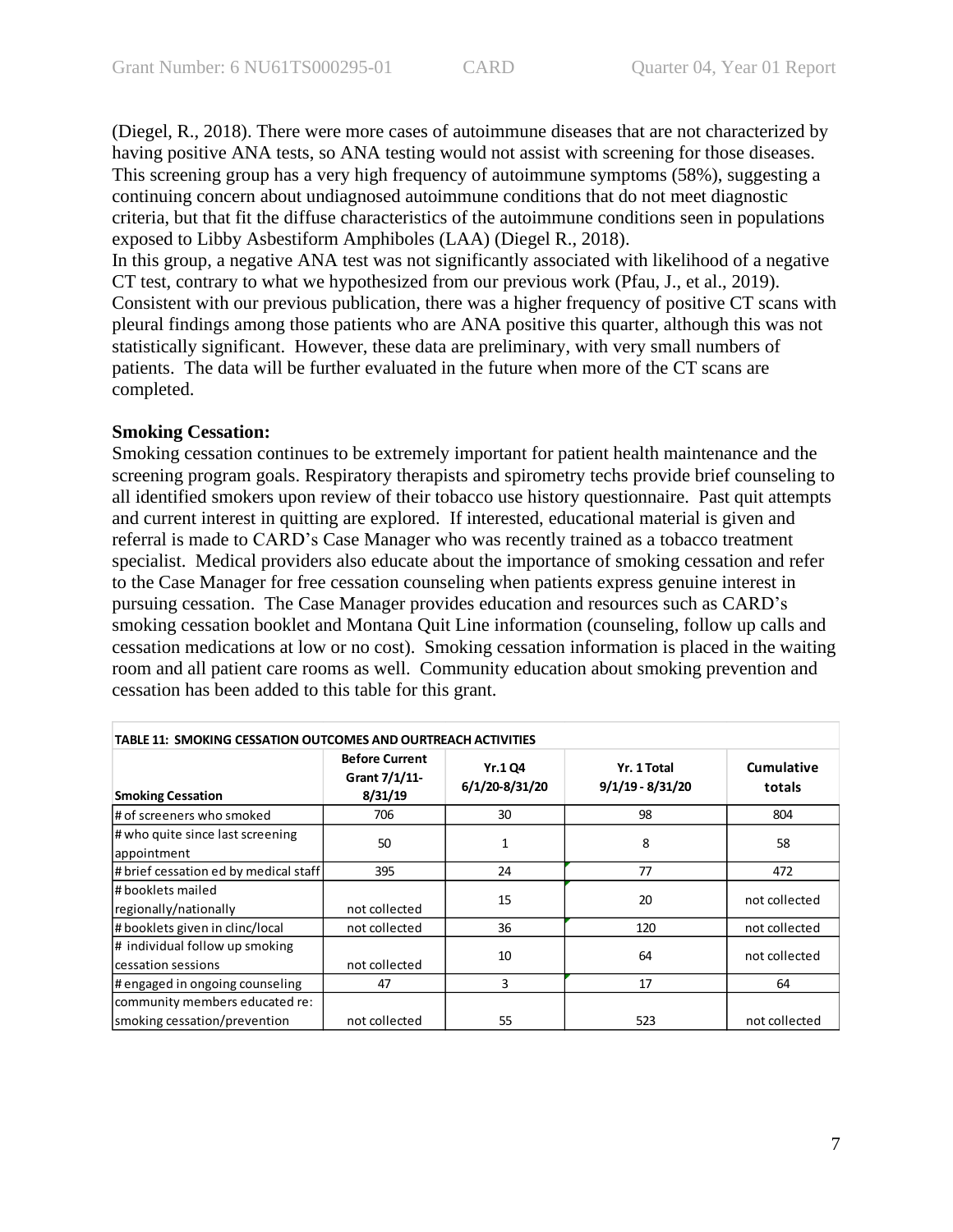# **Goal 2: Conduct Nationwide Outreach to Raise Awareness** (of screening and certain Medicare benefits) **and Goal 3: Provide Nationwide Health Education (**to detect, prevent, and treat environmental health conditions)

Outreach and education go hand in hand. The goals of providing outreach and education, about asbestos health and lung cancer screening, risk factors, asbestos related disease, health management, and certain Medicare benefits are often approached as one combined goal. Quality control processes are in place as all CARD employees involved in outreach and education work very closely with the screening Project Director and, as appropriate, the Medical Providers, to develop and conduct screening outreach and educational activities. All final printed materials and community engagement activities are approved by the Project Director. CARD's physicians review and approves all technical and medical educational materials for professional audiences. Three main outreach and education target audiences include current and potential screening participants, members of the general public who could encounter Zonolite attic insulation or other environmental health hazards, and medical professionals. Each screening participant receives a patient education book along with in-person education by CARD staff, and all smokers are offered free smoking cessation services by CARD's Case Manager. In addition, anyone diagnosed with ARD receives benefits education about Medicare benefits and the Medicare Pilot Program for Asbestos Related Disease (MPPARD).

# **Outreach Efficacy for Enrollment in Certain Medicare Benefits for ARD:**

A detailed goal of the grant is to increase awareness about Medicare benefits available for individuals diagnosed with ARD resulting from Libby asbestos exposure. Traditional Medicare becomes available after ARD diagnosis as a result of Libby asbestos exposure regardless of the individual's age or disability status. Receipt of Medicare is facilitated by placing an EHH (Environmental Health Hazard) designation on an individual's Medicare status if they are diagnosed with Libby ARD. The MPPARD is also available for EHH Medicare patients who live in the program's designated geographic area (The counties of Lincoln, Flathead, Glacier, Lake, Sanders, Mineral, and Missoula in Montana; Benewah, Bonner, Boundary, Clearwater, Kootenai, Latah, and Shoshone in Idaho; and Ferry, Lincoln, Ponderay, Spokane, Stevens and Whitman in Washington.)

The numbers reported below in Table 12 are not all screening participants as some had a diagnosis of ARD resulting from Libby asbestos exposure prior to implementation of the current and prior screening grants. The number of people over 65 is low because they already have Medicare and only need an EHH if they are eligible for and interested in the MPPARD.

| TABLE 12: ENVIRONMENTAL HEALTH HAZARD (EHH) DESIGNATION AND ELIGIBILITY FOR BENEFITS |                                                   |                                  |                                   |                             |  |  |
|--------------------------------------------------------------------------------------|---------------------------------------------------|----------------------------------|-----------------------------------|-----------------------------|--|--|
| <b>Certain Medicare Benefits</b>                                                     | <b>Before Current</b><br>Grant 7/1/11-<br>8/31/19 | <b>Yr.1 Q4</b><br>6/1/20-8/31/20 | Yr. 1 Total<br>$9/1/19 - 8/31/20$ | <b>Cumulative</b><br>totals |  |  |
| # of EHHs completed                                                                  | 3,263                                             | 37                               | 118                               | 3,381                       |  |  |
| # of EHHs for people over 65                                                         | 1,101                                             | 10                               | 39                                | 1,140                       |  |  |
| # of EHHs for people under 65                                                        | 2,162                                             | 27                               | 71                                | 2,233                       |  |  |
| # who have improved access to<br>medical care for chronic conditions                 | 716                                               | 15                               | 34                                | 750                         |  |  |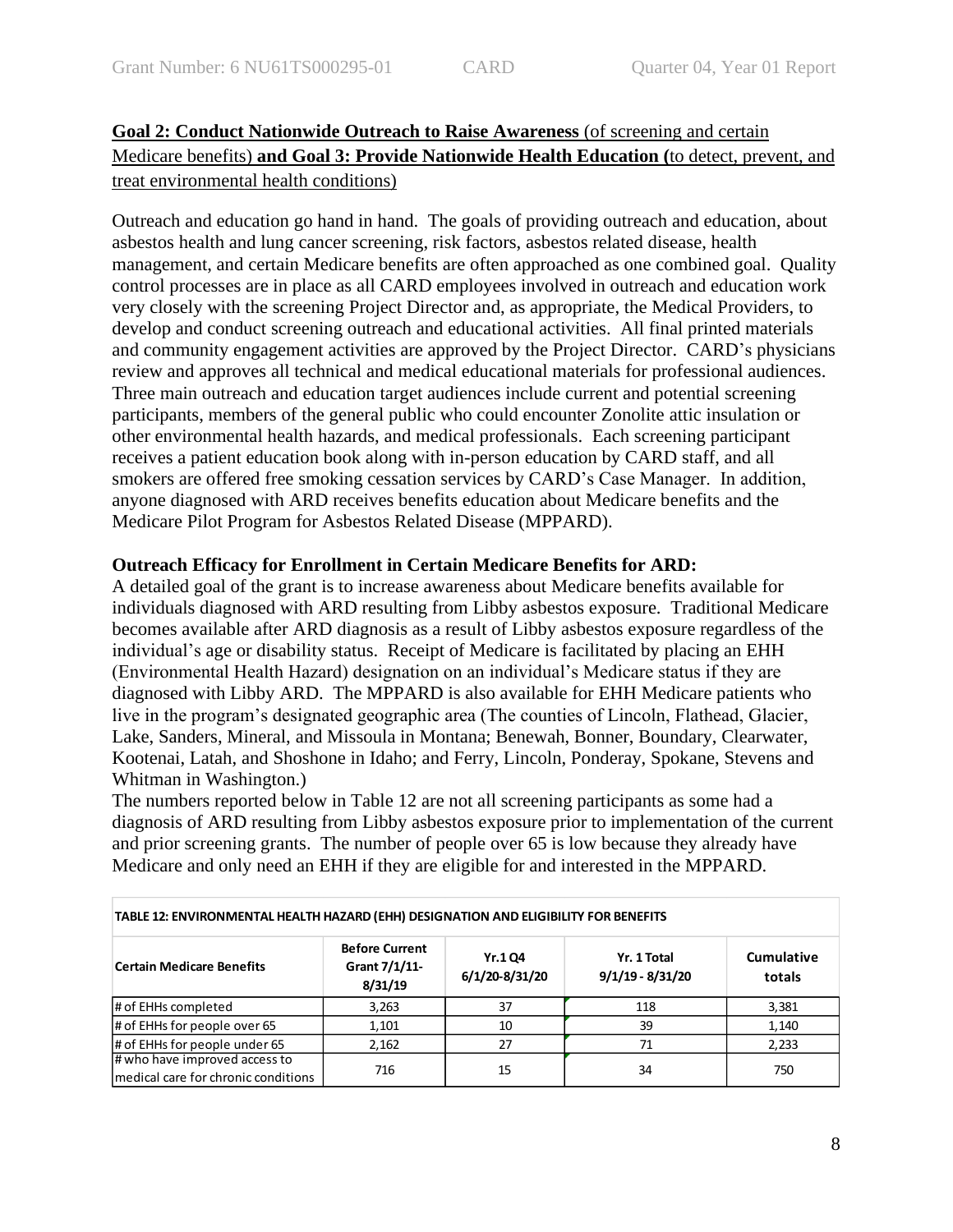Table 13 reports use of MPPARD benefits. The categories reported in the table were updated during the last year of the prior grant to reflect the most accurate numbers available to CARD. After an individual is diagnosed through the screening program, the process to get on the MPPARD takes two months. Table 13 also includes the number of individuals who have improved access to medical care for chronic conditions. This means they are under age 65, have signed up for Medicare via EHH, and they have a chronic condition that needs ongoing medical monitoring. The chronic conditions include: rheumatoid arthritis, lupus, chronic obstructive pulmonary disease (COPD), congestive heart failure (CHF), pacemaker, intraventricular cardiac defibrillator (CD), hypertension, or diabetes. In addition to the numbers reported in the table below, during quarter 4, 375 MPPARD beneficiaries completed health exams related to annual and ongoing disease monitoring.

| <b>Table 13: UTILIZATION OF PILOT BENEFITS</b>                             |                                                   |                                 |                                   |                      |  |
|----------------------------------------------------------------------------|---------------------------------------------------|---------------------------------|-----------------------------------|----------------------|--|
| <b>Pilot Benefit Utilization</b>                                           | <b>Before Current</b><br>Grant 7/1/11-<br>8/31/19 | <b>Yr.104</b><br>6/1/20-8/31/20 | Yr. 1 Total<br>$9/1/19 - 8/31/20$ | Cumulative<br>totals |  |
| # enrolled in Medicare Pilot                                               | 1,728                                             | 7                               | 50                                | 1,778                |  |
| # screening participants enrolled in<br>Pilot after diagnosis              | 672                                               | 0                               | 5                                 | 677                  |  |
| # of paid Pilot claims                                                     | not collected                                     | 1,678                           | 7,658                             | not collected        |  |
| # Pilot related encounters (face to<br>face, email, phone call, education) | not collected                                     | 361                             | 788                               | not collected        |  |
| # Pilot approved service<br>authorizations processed                       | not collected                                     | 228                             | 750                               | not collected        |  |
| # community Pilot education                                                | not collected                                     | 60                              | 95                                | not collected        |  |

#### **Why Are Individuals Being Screened?**

CARD tracks why individuals are being screened to better understand and meet the needs of new and potential screening participants. This facilitates our efforts to continue reaching potential participants who aren't aware of the free screening program. The information also helps CARD develop effective outreach materials and to focus educational efforts on areas of interest to potential and current screening participants.

| TABLE 14: WHY ARE YOU BEING SCREENED? |                                |                                 |                                   |                      |
|---------------------------------------|--------------------------------|---------------------------------|-----------------------------------|----------------------|
|                                       | <b>Before Current</b><br>Grant | <b>Yr.1Q4</b><br>6/1/20-8/31/20 | Yr. 1 Total<br>$9/1/19 - 8/31/20$ | Cumulative<br>totals |
| # answered the question               | 3,150                          | 91                              | 409                               | 3,559                |
| # LDS                                 | 643                            | 22                              | 97                                | 740                  |
| # in clinic                           | 2,507                          | 126                             | 369                               | 2,876                |
| <b>Medical concerns</b>               | 1,382                          | 18                              | 98                                | 1,480                |
| Family member diagnosed               | 739                            | 20                              | 91                                | 830                  |
| <b>Access to Benefits</b>             | 268                            | 0                               | 19                                | 287                  |
| Support research                      | 316                            | $\overline{2}$                  | 20                                | 336                  |
| Legal reasons                         | 54                             | 0                               | 7                                 | 61                   |
| Screening purposes/multiple           | 280                            | 50                              | 170                               | 450                  |
| <b>Employer Requested Screening</b>   | 111                            |                                 |                                   | 112                  |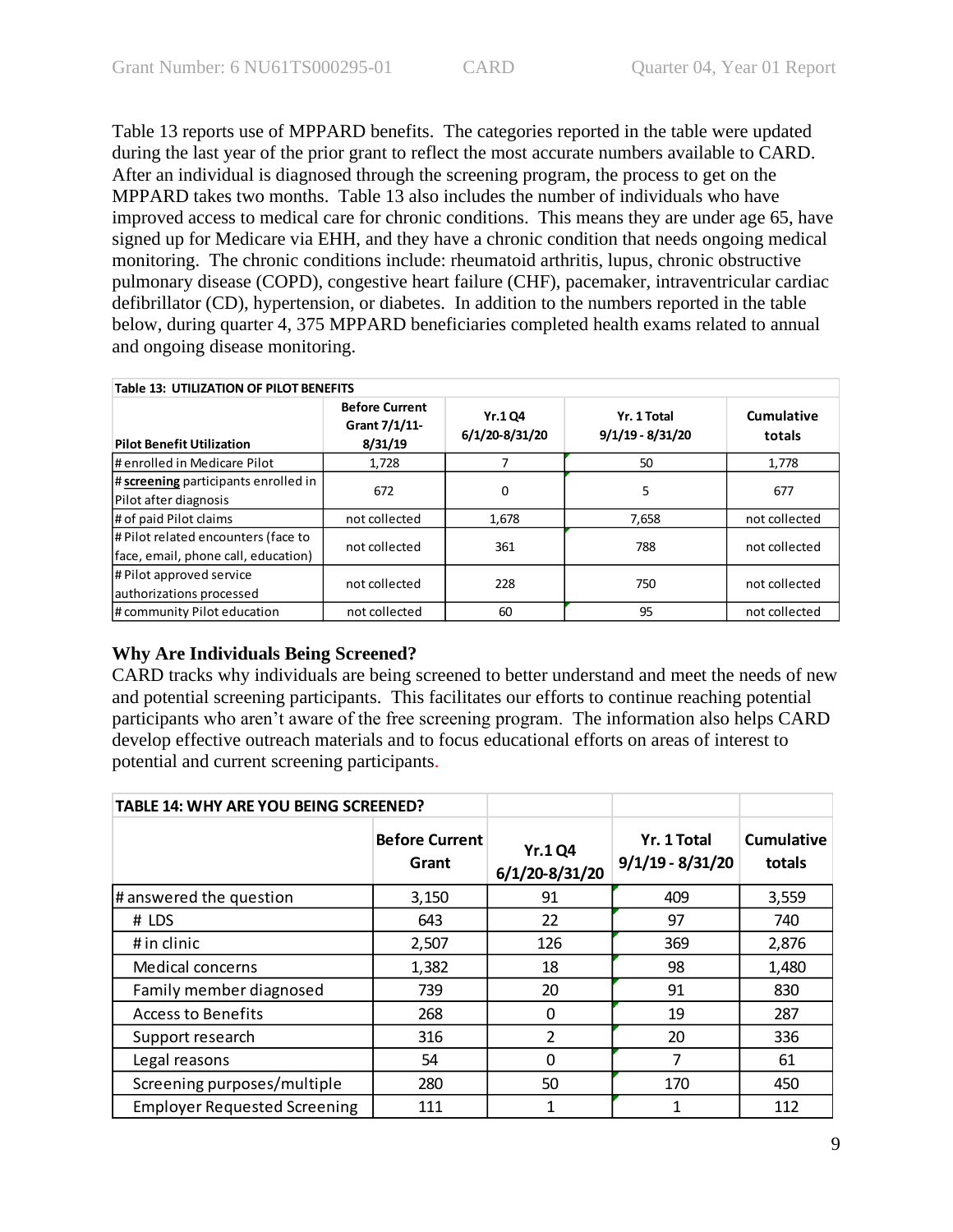### **Outreach Effectiveness Measure:**

When individuals engage in screening, they are asked the multiple choice question, "How did you hear about the CARD screening program?" to help CARD measure the effectiveness of outreach activities. Answers are reported in the table 15 with in-clinic and long distance reported separately as outreach efforts for those two populations are different. Results are reviewed by the Project Director, and our contracted marketing firm, Brand It, to determine most effective methods and where to focus efforts moving forward.

| TABLE 15: HOW DID YOU HEAR ABOUT THE CARD SCREENING PROGRAM?                           |          |                                 |                                   |                      |  |  |
|----------------------------------------------------------------------------------------|----------|---------------------------------|-----------------------------------|----------------------|--|--|
| How did you hear about screening? Before Current<br>(IC= in clinic, LD= long distance) | Grant    | <b>Yr.1Q4</b><br>6/1/20-8/31/20 | Yr. 1 Total<br>$9/1/19 - 8/31/20$ | Cumulative<br>totals |  |  |
| IC-# who answered                                                                      | 3,213    | 75                              | 315                               | 3,528                |  |  |
| IC-traditional advertising (radio,<br>TV, newspaper)                                   | 1,548    | 27                              | 149                               | 1,697                |  |  |
| IC- website/social media                                                               | $\Omega$ | 9                               | 36                                | 36                   |  |  |
| IC- Community networking<br>(parades, local events)                                    | 1,329    | 39                              | 123                               | 1,452                |  |  |
| LD-# who answered                                                                      | 600      | 18                              | 97                                | 794                  |  |  |
| LD-traditional advertising (radio,<br>TV, newspaper)                                   | 244      | 1                               | 27                                | 271                  |  |  |
| LD- website/social media                                                               | 44       | 4                               | 29                                | 73                   |  |  |
| LD-Community networking<br>(events, word of mouth)                                     | 312      | 13                              | 41                                | 353                  |  |  |

# **Targeted Outreach and education- Local and regional/national:**

Many residents of the local area have still not participated in screening, and others have only been screened once a number of years ago. For this reason, recruitment continues locally, and education as well as community outreach are extremely important. Ongoing education to locals helps remind them about the free screening program, reinforces the importance of rescreening, and corrects any misinformation that takes hold through social media or community conversations. Maintaining and improving relationships with local businesses and tourism efforts are also very important to counter a deep-rooted community concern that Libby's asbestos legacy hurts the local economy and deters tourism. CARD works to be a positive force in the community supporting local causes and participating in community events as much as possible, especially educationally. The local area is considered the communities of Libby, Troy, Eureka, Yaak, Kila, Marion, Bull Lake, Trout Creek, Thompson Falls and Noxon.

Table 16 details local outreach and education efforts. The parade that CARD participated in was for the 4<sup>th</sup> of July. Numerous give away items were distributed during the parade along with information about CARD Screening. The eight local events sponsored during quarter 4 included Kiwanis's free school supplies event, called the Student Stand Down, where hand sanitizers with the CARD Screening logo were donated, Ignite the Nites car show where 400 goodie bags given out included information about CARD screening, the Milpond MotoX event, our VFW's flag program, Kootenai Country Montana's Chainsaw Carving Championship, the Ben Graham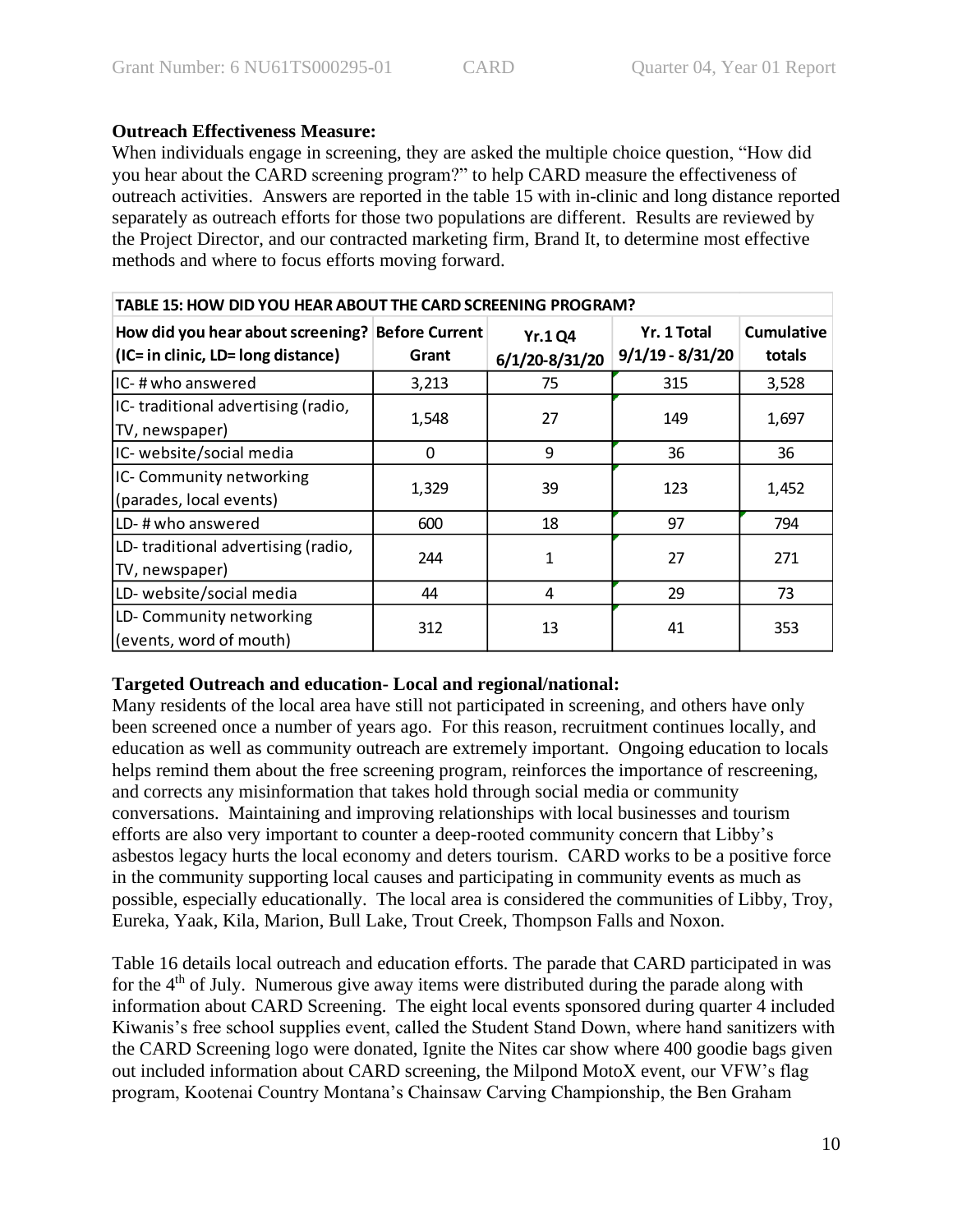Junior Golf Team Sponsorship and a club golf equipment fundraiser, and lastly a kids' fishing day hosted by the Rotary Club. Community meetings attended included Rotary, Kiwanis, a mental health coalition meeting, and numerous COIVD-19 community task force meetings. In addition, every other week a booth was setup at the local Farmer's Market. Each time, screening applications and outreach items were given away at the market and approximately 30- 40 people visited the booth.

In addition to the local outreach and education efforts in the table, masks were given away to local clubs, teams, business owners, motels and more, and face shields were donated to the local museum. Included with all masks and face shields given away, a pamphlet about CARD Screening was included. CARD also participated in a vocational rehabilitation program with Flathead Industries helping to train and assess a developmentally disabled volunteer's job skills. The volunteer worked for two hours on Tuesdays and helped put together questionnaire packets and stuff newsletter envelopes during quarter 4.

Google AdWords was used to provide outreach and education electronically. An impression is counted each time our ad is shown on a search result page. Clicks are counted when our ad is clicked on. Website visits include all traffic that is coming into the website. Patient education website visits are the total web visits to all web pages that contain patient education information. Provider education is the same but with provider education information.

| TABLE 16: TARGETED OUTREACH AND EDUCATION- LOCAL (Lincoln County) |                                               |                                 |                                   |                          |
|-------------------------------------------------------------------|-----------------------------------------------|---------------------------------|-----------------------------------|--------------------------|
| <b>Method</b>                                                     | <b>Before Current Grant</b><br>7/1/11-8/31/19 | <b>Yr.104</b><br>6/1/20-8/31/20 | Yr. 1 Total<br>$9/1/19 - 8/31/20$ | <b>Cumulative totals</b> |
| Local newspaper ads                                               | 598                                           | 28                              | 157                               | 755                      |
| Education article in newspapers                                   | 47                                            | 3                               | 12                                | 59                       |
| <b>Health Link and Health Resource</b><br>Guide                   | 10                                            | 0                               | 2                                 | 12                       |
| Radio ads                                                         | 9,500                                         | 264                             | 4,661                             | 14,161                   |
| TV ads                                                            | 8,236                                         | $\Omega$                        | 422                               | 8,658                    |
| Educational brochures given<br>(screening, LCS, LDS)              | 443                                           | 215                             | 298                               | 741                      |
| <b>Patient Education booklets</b>                                 | 3,452                                         | 72                              | 310                               | 3,762                    |
| Parades                                                           | 36                                            | $\mathbf{1}$                    | 2                                 | 38                       |
| Community events sponsored                                        | 140                                           | 8                               | 45                                | 185                      |
| Commmunity meetings                                               | 218                                           | 19                              | 77                                | 295                      |
| Google AdWords Impressions                                        | not collected                                 | 2,345                           | 10,951                            | 10,951                   |
| Google AdWords Clicks                                             | not collected                                 | 238                             | 771                               | 771                      |
| Website visits                                                    | not collected                                 | 535                             | 1,705                             | 1,705                    |
| Website visits to patient<br>education pages                      | not collected                                 | 185                             | 624                               | 624                      |
| community presentations/events<br>lattended                       | 76                                            | $\overline{7}$                  | 17                                | 93                       |
| website visits to provider<br>education pages                     | not collected                                 | 73                              | 207                               | 207                      |
| newsletters sent locally                                          | not collected                                 | 4,457                           | 8,143                             | 8,143                    |

Table 17 details regional and national outreach and education efforts. YouTube channel numbers are a count of how many times our videos were watched.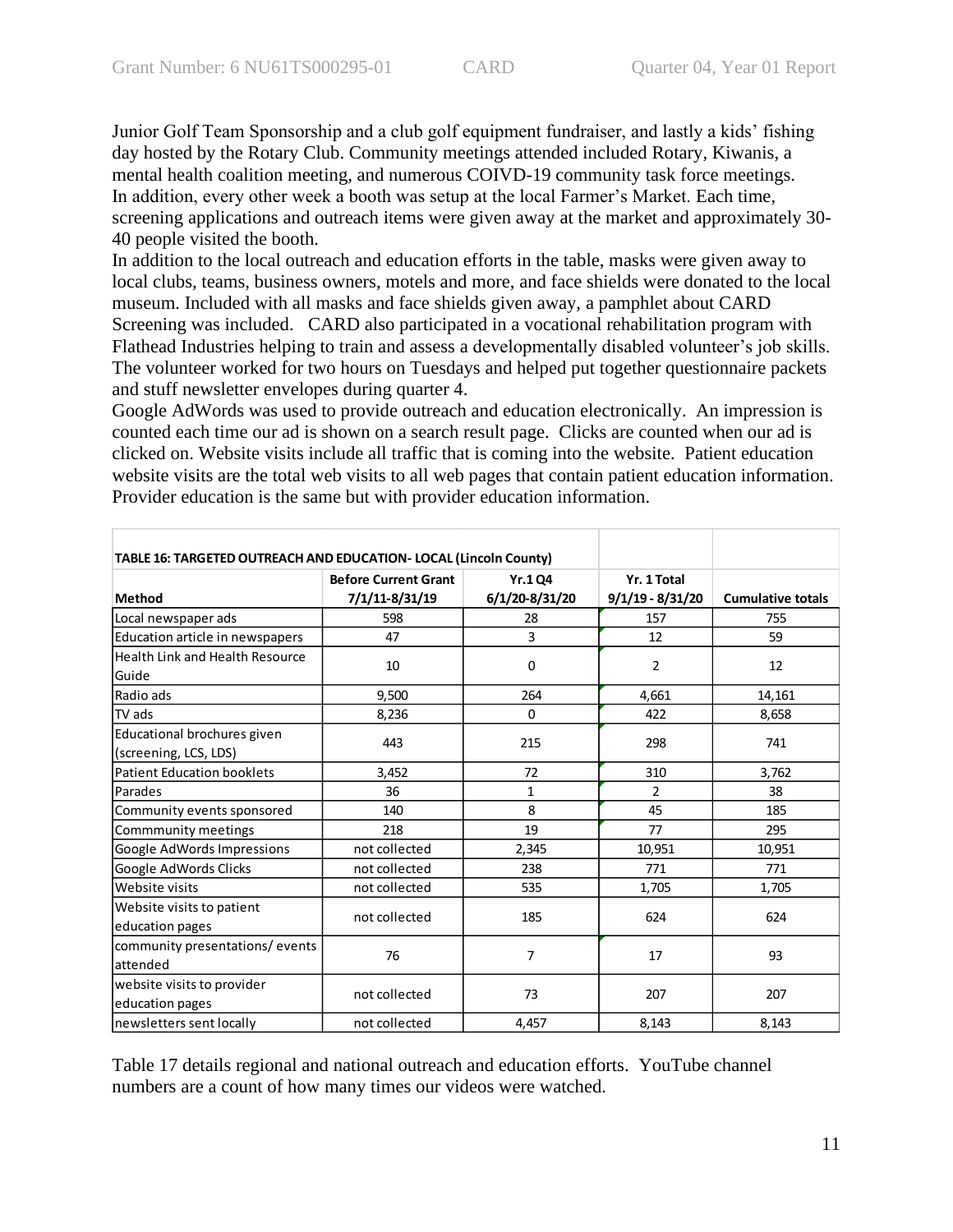| TABLE 17: TARGETED OUTREACH AND EDUCATION- REGIONAL & NATIONAL |                             |                |                    |                          |
|----------------------------------------------------------------|-----------------------------|----------------|--------------------|--------------------------|
|                                                                | <b>Before Current Grant</b> | <b>Yr.1 Q4</b> | Yr. 1 Total        |                          |
| <b>Method</b>                                                  | 7/1/11-8/31/19              | 6/1/20-8/31/20 | $9/1/19 - 8/31/20$ | <b>Cumulative totals</b> |
| Newspaper-outreach                                             | 76                          | 37             | 68                 | 144                      |
| Radio ads -outreach                                            | 10,242                      | $\Omega$       | 755                | 10,997                   |
| TV ads -outreach                                               | 8,236                       | 10,176         | 21,888             | 30,124                   |
| Website -outreach                                              | not collected               | 4,580          | 17,299             | 17,299                   |
| Website -patient education                                     | not collected               | 629            | 2,411              | 2,411                    |
| Website -provider education                                    | not collected               | 239            | 744                | 744                      |
| Google AdWords Impressions-<br>outreach                        | not collected               | 4,726          | 53,850             | 53,850                   |
| Google AdWords Clicks-outreach                                 | not collected               | 633            | 3,165              | 3,165                    |
| Educational brochures given<br>(screening, LCS, LDS)           | not collected               | 47             | 119                | 119                      |
| YouTube Channel                                                | 14,100                      | 675            | 2,822              | 16,922                   |
| <b>Patient Education booklets -</b><br>education               | 3,298                       | 58             | 277                | 3,575                    |
| Lung cancer screening brochures -<br>education                 | 180                         | 12             | 64                 | 244                      |
| Health promotion events<br>sponsored -outreach                 | 36                          | $\mathbf{1}$   | 5                  | 41                       |
| Newsletters sent                                               | not collected               | 3648           | 7,434              | not collected            |

#### **Targeted Outreach/Education to healthcare professionals**

Raising awareness about Libby asbestos within the medical community is important to help facilitate referrals and coordinate care. Provider education packets are sent to primary care providers of screening participants with their screening results. Mailings included information about asbestos related disease and exposures as well as CARD's screening program that were sent to occupational health clinics around the country specifically focused on areas where Dr. Black presented with Dr. Albert Miller at the Project ECHO Miners' Wellness TeleECHO Clinica, a virtual educational platform for professionals involved in the care of coal, uranium and nuclear weapons' workers in the United States, sponsored by the University of New Mexico and the Miners' Colfax Medical Center. Their session was held on Wednesday, June 22 titled, "Asbestos exposure in miners and nuclear weapons workers." Dr. Lee and Penny, CARD's COVID testing coordinator presented to the Rotary Club of Kootenai Valley on Monday, Aug. 3 describing CARD's processes put in place due to the pandemic in order to protect patients. Donated face shields were distributed to healthcare facilities in need including dental clinics, group homes, senior citizens' centers, mental health, and more.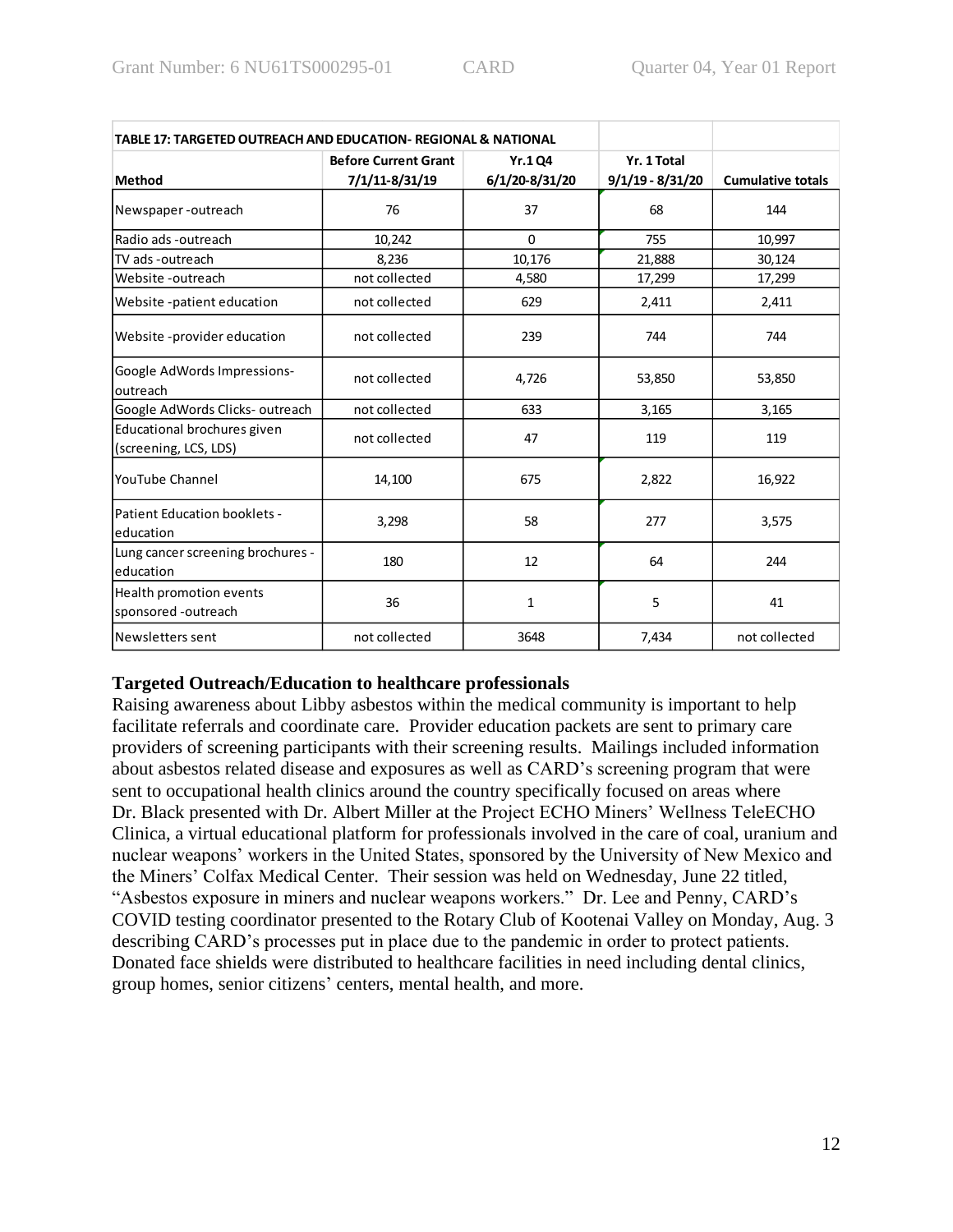| <b>TABLE 18: TARGETED OUTREACH TO- HEALTHCARE PROFESSIONALS</b> |                             |                                  |                                   |                          |
|-----------------------------------------------------------------|-----------------------------|----------------------------------|-----------------------------------|--------------------------|
| <b>Method</b>                                                   | <b>Before Current Grant</b> | <b>Yr.1 Q4</b><br>6/1/20-8/31/20 | Yr. 1 Total<br>$9/1/19 - 8/31/20$ | <b>Cumulative totals</b> |
| Website -provider education                                     | not collected               | 239                              | 744                               | not collected            |
| Mailings                                                        | not collected               | 74                               | 121                               | not collected            |
| CARD newsletter-education                                       | 27,948                      | 602                              | 1,056                             | 2,407                    |
| provider education book mailed                                  | 1,351                       | 49                               | 271                               | 316                      |
| Professional Conferences -<br>education/outreach                | 45                          | 1                                | 3                                 | 191                      |
| Medical professionals - education                               | 188                         | 22                               | 46                                | 46                       |
| Press release pick ups                                          | not collected               | $\Omega$                         | 228                               | not collected            |
| other targeted outreach efforts                                 | not collected               | 1- masks                         | 301                               | not collected            |

### W**ebsite Use:**

CARD's website is an important tool for outreach, education, and communication with target populations. Table 19 summarizes use of CARD's website during quarter 4. Website materials are regularly updated and use is tracked to help improve content for users. Website updates this quarter included updating staff and board members as well as updating verbiage throughout the website including the following pages: Asbestos Health Screening, Understanding Asbestos, Disease Management, Health Care Benefits, Prevention, Helpful Resources, About CARD, CARD History, Community Outreach, Community Involvement, Who is CARD? In addition,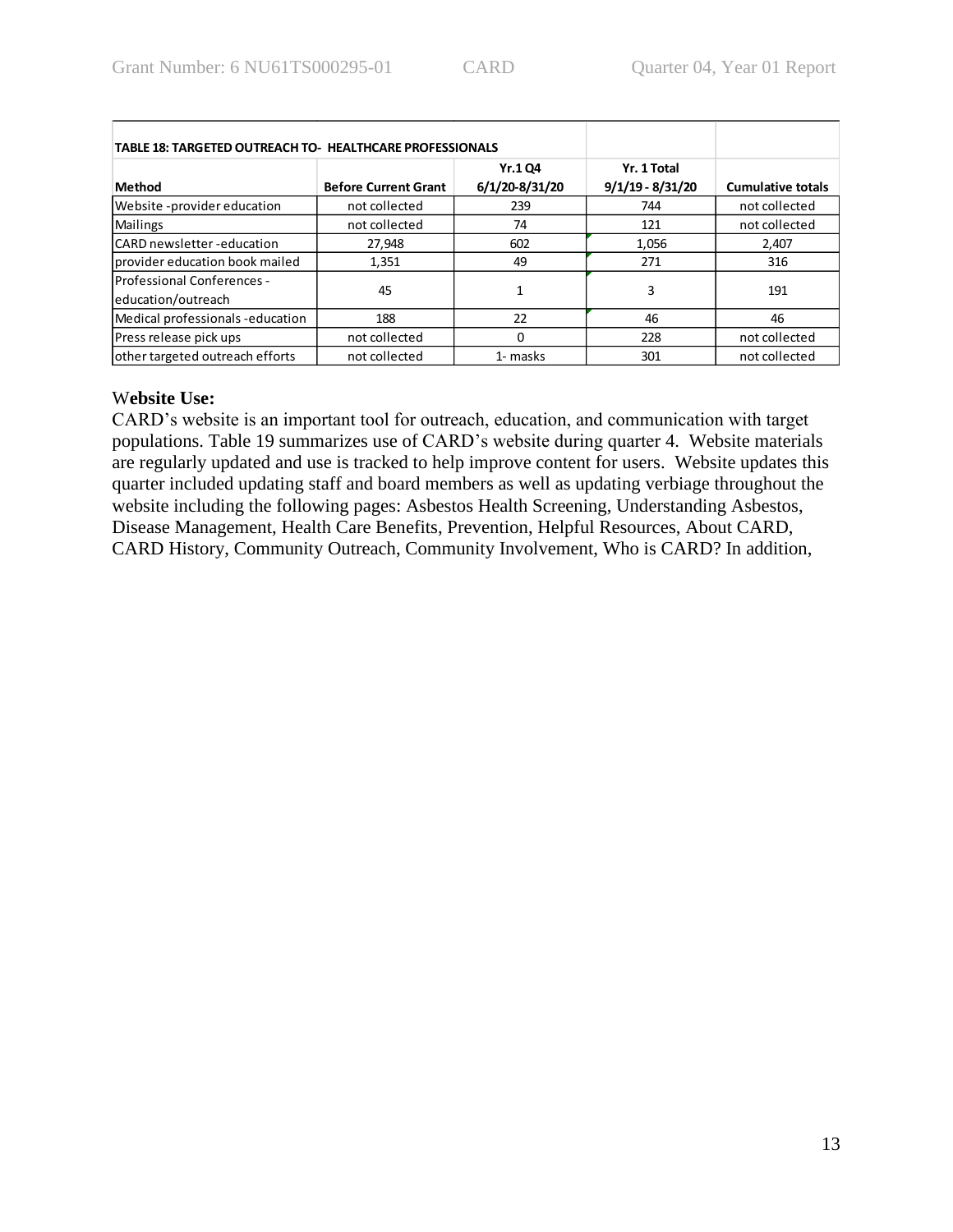| TABLE 19: Website use              |                             |                |                             |                             |  |
|------------------------------------|-----------------------------|----------------|-----------------------------|-----------------------------|--|
|                                    |                             | Yr.1 Q4        | Yr. 1 Total                 |                             |  |
| <b>Website Use</b>                 | <b>Before Current Grant</b> | 6/1/20-8/31/20 | $9/1/19 - 8/31/20$          | <b>Cumulative totals</b>    |  |
| Screening applications submitted   | 202                         | 25             | 105                         | 307                         |  |
| via website                        |                             |                |                             |                             |  |
| Contact CARD emails via website    | 433                         | 34             | 106                         | 539                         |  |
| # of website sessions              | 103,871                     | 2,390          | 9,441                       | 113,312                     |  |
| # pages viewed                     | 252,023                     | 4,580          | 17,299                      | 269,322                     |  |
| session length 30+ minutes         | 1,398                       | 11             | 47                          | 1,445                       |  |
| session length 10-30 minutes       | 13,642                      | 77             | 363                         | 14,005                      |  |
| session length 3-10 minutes        | 29,537                      | 121            | 490                         | 30,027                      |  |
| session length 1-3 minutes         | 21,664                      | 163            | 567                         | 22,231                      |  |
| session length 31-60 seconds       | 9,413                       | 109            | 367                         | 9,780                       |  |
| session length 11-30 seconds       | 12,448                      | 109            | 370                         | 12,818                      |  |
| session less than 10 seconds       | bounce factor               | 1,800          | 7,237                       | 7,237                       |  |
| Page depth: 1-9 Pages viewed in se | 25,499                      | 2,345          | 10,200                      | 35,699                      |  |
| 10-14 Pages viewed in session      | 1,709                       | 24             | 348                         | 2,057                       |  |
| 15-19 Pages viewed in session      | 614                         | 4              | 175                         | 789                         |  |
| 20+ Pages viewed in session        | 734                         | 10             | 253                         | 987                         |  |
| # of users                         | 39,074                      | 2,014          | 8,782                       | 47,856                      |  |
| new users                          | not collected               | 1,988          |                             |                             |  |
| returning users                    | not collected               | 26             |                             |                             |  |
| Male users                         | not collected               | 295            |                             |                             |  |
| Female users                       | not collected               | 347            | not cumulative,             | not cumulative,             |  |
| Age between 18-24                  | not collected               | 62             |                             | reported as a<br>percentage |  |
| Age between 25-34                  | not collected               | 141            | reported as a<br>percentage |                             |  |
| Age between 35-44                  | not collected               | 96             |                             |                             |  |
| Age between 45-54                  | not collected               | 113            |                             |                             |  |
| Age between 55-64                  | not collected               | 97             |                             |                             |  |
| Age 65+                            | not collected               | 94             |                             |                             |  |

# monthly web backups and plugin updates were performed.

# **Social Media and other outreach efforts:**

In addition to the above outreach and education, CARD had been working to increase our social media presence on both Facebook and Instagram. Our Facebook page reaches, local, national, and even international audiences. We had 39 posts during the fourth quarter that generated 20,793 total people reahed, 2,832 post enagements, 605 reactions, 167 comments, and 120 total shares. CARD has 2,620 followers on our Facebook page and 112 followers on Instagram. Nine Instagram posts were made during the reporting period which reached 451 accounts generating 53 likes and 12 comments.

Other outreach efforts this quarter included the redesign and update of CARD's overview flyer, a general screening brochure, our provider education booklet, and our patient education booklet. Brand It is also working to develop an accredited continuing education course for providers in asbestos related disease. The classes, when created, will be available on CARD's website.

# **CARD Annual Rally:**

CARD's annual Rally was held on November 7, 2019 during quarter 1. The event was staffed by over 12 CARD employees and 10 community health education partners who volunteered to help host the free, two-hour, fun, educational, and family-friendly afterschool event in the Libby elementary school gymnasium. The annual theme was *Navigating your way to better health*. Six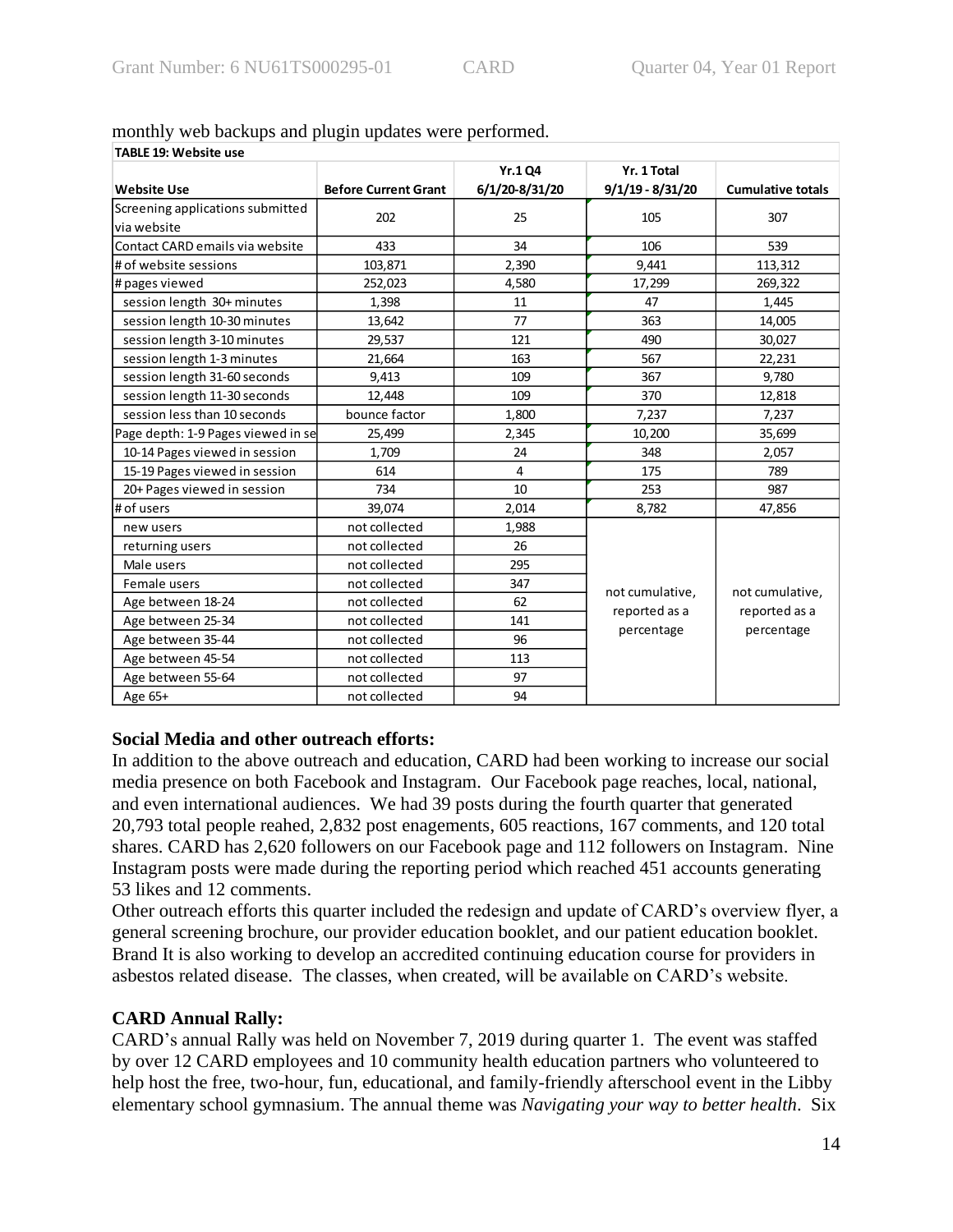interactive stations that engaged and educated participants included the following topics: (1) asbestos (2) smoking and vaping (3) alcohol and drugs (4) resources for ages 0-5 (4) resources for teens and adults (5) resources for seniors.

The annual Rally event is an excellent way to engage local youth and their families in education about asbestos related disease and other important health topics. Upon completion of all booths, prizes or other useful items such as mini first aid kits with CARD Screening information were offered. Due to COIVD-19 concerns, the CARD Rally for 2020-2021 has been postponed from fall to spring for the upcoming grant year.

#### **CHALLENGES: REASON FOR DELAY AND ANTICIPATED CORRECTIVE ACTION OR DELETION**

#### **COVID-19 modifications:**

During quarter 4, the screening programs were impacted by COVID-19 with a decrease in the number of patient that could be seen. This decrease was related to both restrictions such as social distancing and patient cancellations due to concern over the virus. Screening activities resumed after the CARD Clinic was closed down in April and May. Reopening included many modifications to ensure patient and staff safety during the pandemic. Precautions put in place for COVID-19 have included; requiring everyone in the building to wear a mask or face shield, monitoring symptoms and temperatures of staff and patients coming into the clinic, sending information about COIVD-19 precautions to patients prior to their visits including a request that patients do not bring extra people to their appointments. We've also implemented the use of a specific sick room for anyone who is symptomatic but needs to be seen, we perform hourly cleaning of surfaces in public areas and in between every patient in offices/patient rooms, we are limiting the number of people allowed in our waiting rooms and separating seating to be six feet, we are encouraging long distance participation in screening for anyone not from the local area, and of course we are encouraging hand washing and flu shots. CARD is also conducting prescreening of patients planning to come into the clinic as part of our appointment reminder phone calls. Those with COVID-19 symptoms are asked to reschedule or sent to a nurse for evaluation of their need to come in.

In addition to clinical modifications, changes to outreach related to the pandemic have also impacted the grant. Many events, both locally and nationally have been cancelled and others have changed to an online format limiting outreach and education opportunities. CARD has been able to get creative with some local activities including hiding painted rocks around our community that were decorated by our staff members. When found, the rocks are turned in at CARD for giveaways with CARD's logo and screening information on them. We also ordered face masks with the CARD Screening logo that have been given to businesses throughout the community. Use of facial coverings is mandated in Montana, so the masks are well used and seen throughout the local community on a daily basis providing a nearly constant reminder of CARD's screening program. In addition, CARD is working with our county health department to offer free community COVID-19 testing. Tests are being done outdoors at a drive through test site to ensure safety of patients and staff in the clinic.

#### **Pulmonary function testing:**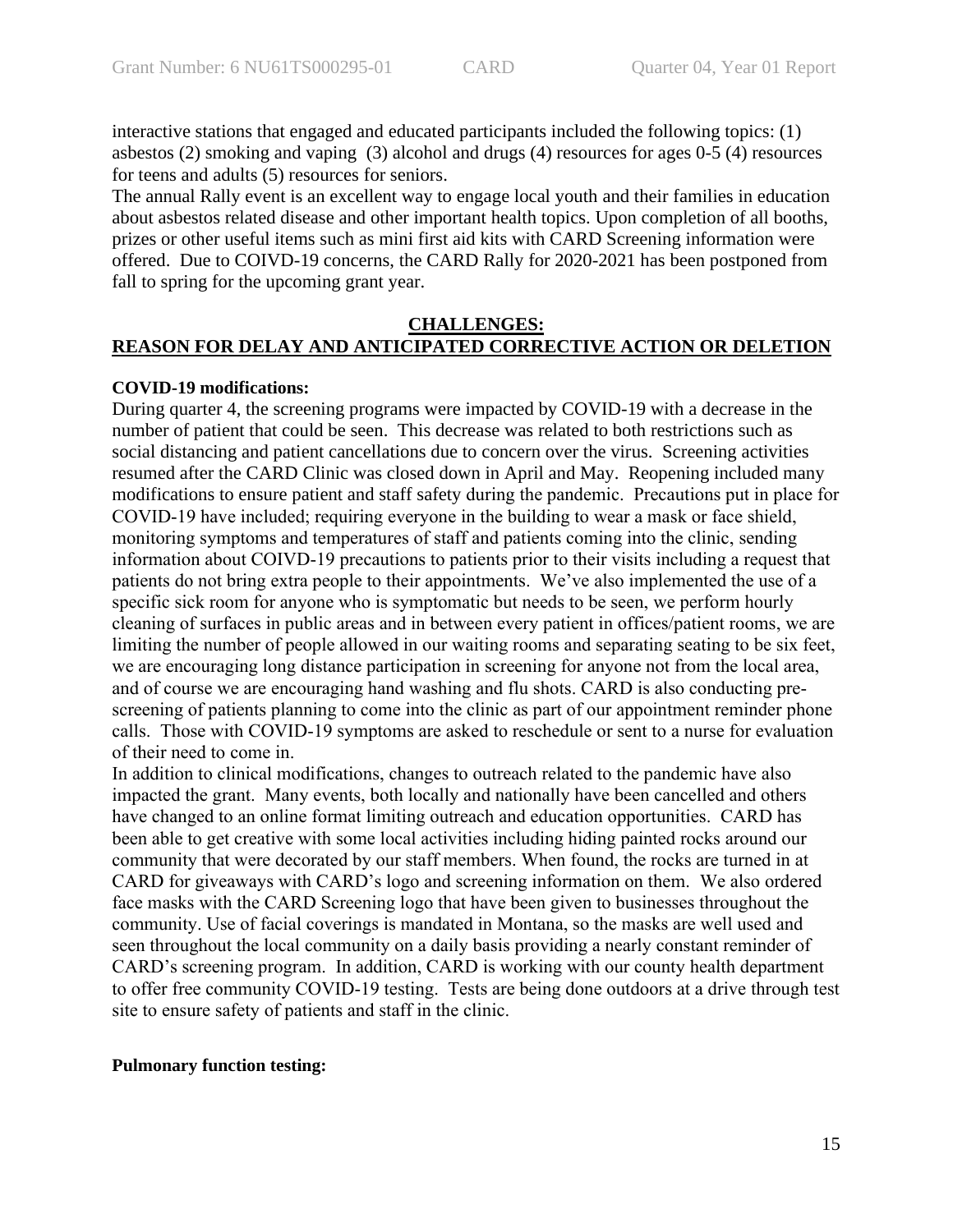Many pulmonary function labs have been closed since COVID-19 started while others are implementing safety measures and continuing operations. One safety measure that has been implemented by some facilities is requiring a negative COVID-19 test prior to appointments. CARD has received bills for COVID-19 tests from patients participating in long distance screenings. We are working with ATSDR to allow grant funding to cover these tests. CARD has been unable to implement a similar requirement for a negative COVID-19 test prior to breathing tests being done because there has been a long turnaround time for COVID tests in our area and rapid tests have been unavailable. We have however implemented the following precautions when performing breathing tests for screening: tests are conducted in rooms with medical grade HEPA filters, techs performing tests wear PPE including a face mask and shield, patients wear facemasks in the rooms when not performing the tests, following the testing, rooms are left alone for 20 minutes so that airborne particles/pathogens can settle and surfaces are then disinfected afterwards and prior to the room's next use. As always, disposable bacterial/viral filters are used for each patient, and nose clips and pneumotachs are sanitized using bleach between uses. CARD is also pricing negative pressure HVAC systems for areas of the clinic where breathing test are conducted and we continue to request rapid test kits when they become available to us.

# **STATUS OF PROGRAM, SCREENING, INFRASTRUCTURE, AND STAFF**

The grant goals and objectives were implemented successfully even with COVID-19 restrictions during the fourth quarter of year 01. Unfortunately, the clinic was forced to close for over six weeks during quarter three of this year because of the COVID-19 pandemic and grant activities, for the most part, ceased during that time. CARD laid off staff during our closure and brought back all but three of those staff when we reopened. The staff members laid off permanently were Outreach Coordinator, Dusti Thompson, Recall Coordinator, Seth Brookshire, and Imaging Coordinator, Cheryl Fox. Their duties have been absorbed by other staff members who have more time due to our decreased patient volume. CARD's infrastructure remains solid with a strong administrative and implementation team, our Medical Director, a second physician, and a physician assistant all contribute to the success of the grant. Quality assurance processes remain successfully in place for delivery of ARD and LCS screening activities, data management, outreach and educational activities. Completeness and accuracy of the database is evident by consistency of data reported across multiple tables. All data is quality controlled for accuracy before reports and table outcomes are generated. All screening CT scans are read by a qualified physician, so CARD's physicians read all CT images ordered by our physician assistant. Screening participants often offer praise and share their satisfaction. A specific screening patient who visited CARD in June complemented our Physician Assistant, Miles Miller, saying that he was very impressed with the care he received and how Miles explained everything to him in an understandable and personable manner. An improvement planned for year 2 of the grant is mailing patient satisfaction surveys after visits and reporting those results.

#### **MEASURES OF EFFECTIVENESS**

Measures of effectiveness were reported under each specific goal above.